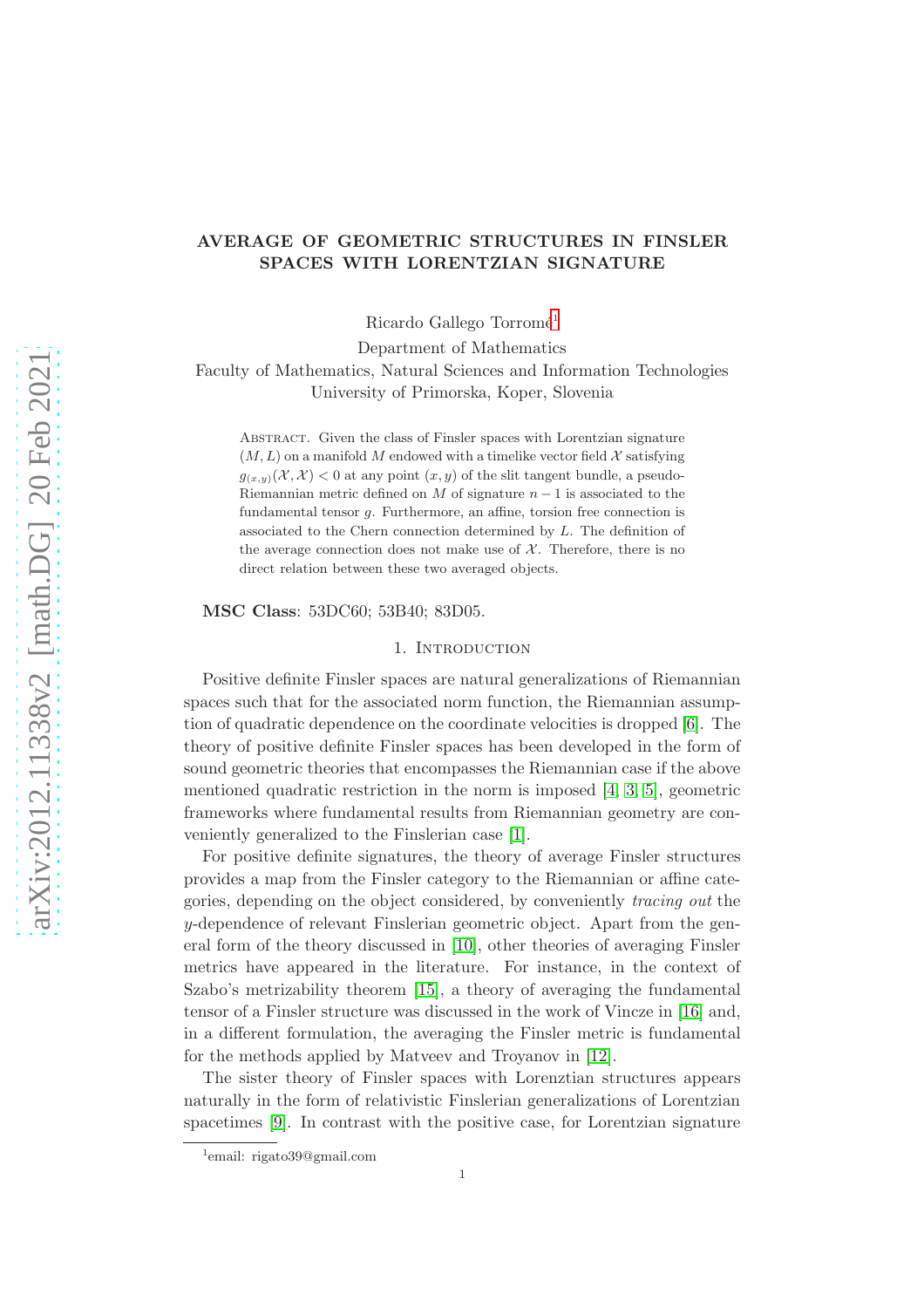there is no currently an unique theoretical paradigm where all the questions and specific models found in the literature can be conveniently formulated. Indeed, several theories of Finsler structures with Lorentzian signature have been developed in the literature (see [14] for a review of different recent approaches), the main problems related with the appearance of singularities for the fundamental tensor and the impossibility to treat within the same formalism relevant particular cases.

In the context described above, one still can consider the problem of generalizing the average operation method to Finsler spaces with Lorentzian signature. Due to the naturalness of the averaging methods in the positive definite case and the interpretation of coarse grained operation in the Lorentzian signature case, this problem is of interest from the point of view of differential geometry and also for its applications in extensions of general relativity. However, the direct adaptation of the procedure as in positive Finslerian geometry leads to singularities of the average metric where the original Finsler metric was regular, a problem that spoils the construction of significant connections from the average metric.

In this work we consider how to define a meaningful averaging operation for the fundamental tensor and for the Chern connection determined by a Finsler structure with Lorentzian signature. This question is investigated in the framework of J. Beem theory [\[2\]](#page-9-3) for Finsler spaces with Lorentzian signature. For this purpose, we have restricted the attention to metric structures allowing the existence of a vector field  $\mathcal X$  timelike respect to any direction of the tangent space (see the relation  $(3.1)$ ). Such condition is stronger than the condition of time orientation in the Finslerian sense [\[8\]](#page-10-4), but can be motivated physically as we will discuss below. On the other hand, the definition of the average Chern connection for Finsler spaces of Lorentzian signature is more direct, but it faces the problem of the non-compactness of the unit hyperboloid. Besides this complication, the formulation of the average connection for Finsler metrics with Lorentzian signature is a direct generalization of the positive definite case.

The structure of this work is the following. In section 2 we introduce the necessary notions of Finsler geometry, including the averaging method as discussed in reference [\[10\]](#page-10-1). The fundamental concepts of Finsler spaces with Lorentzian signature that we will need are also introduced, according to [\[2,](#page-9-3) [8\]](#page-10-4). In section 3, we introduce our definition of average Finsler metric for structures of Lorentzian signature. The method associates to the initial Finsler structure with Lorentzian signature a positive definite Lagrange metric [\[13\]](#page-10-5). The averaging operation is applied to such positive Lagrange metric, obtaining a Riemannian metric on M. After that, a metric of signature  $n-1$ defined over  $M$  by the method discussed in conventional Lorentzian geometry (see for instance [11], section 2.6) is obtained. It is only in the first step of this process that the condition [\(3.1\)](#page-5-0) on  $\mathcal X$  is necessary and used. Section 4 deals with the average of the Chern connection. Differently than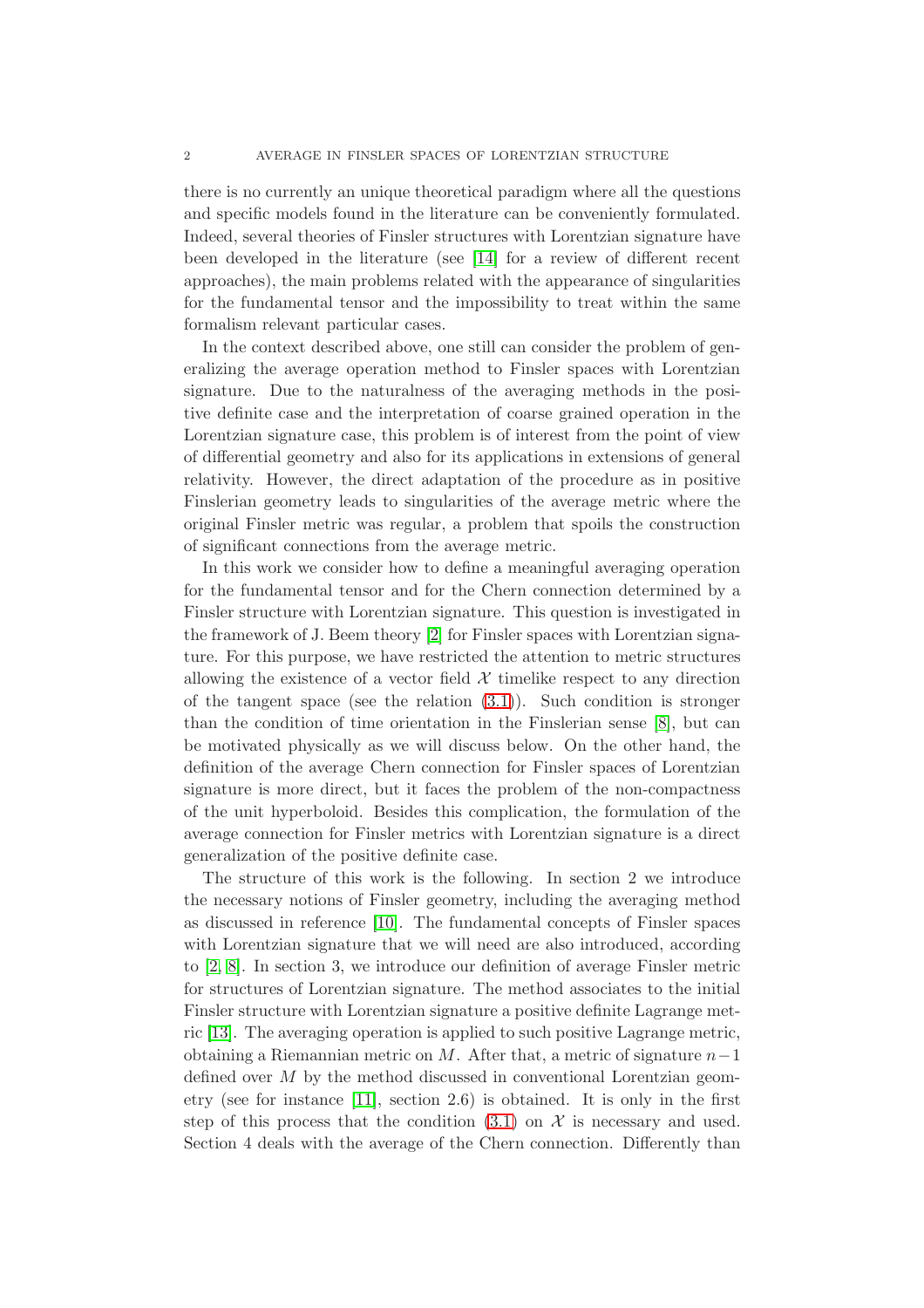in the positive case, in Lorentzian signature the non-compactness of the unit hyperboloid introduces an extra-difficulty. Two ways to overcome this difficulty are briefly discussed.

### 2. Geometric framework

2.1. Geometric framework for average of Finsler metrics and connections. We introduce the average operation of Finsler metrics and con-nections following [\[10\]](#page-10-1). Let  $M$  be a differentiable manifold of dimension  $n = dim(M)$  and TM the tangent bundle of M. Local coordinates  $(U, x)$ on M induce local natural coordinates  $(TU, x^i, y^i)$  on TM. The slit tangent bundle is  $N = TM \setminus \{0\}$ , where 0 is the zero section of  $TM$ ;  $N_x \subset N$  is the fiber over  $x \in M$ .  $\pi^*TM \to N$  will denote the pull-back bundle.

**Definition 2.1.** A Finsler space on the manifold M is a pair  $(M, F)$  where F is a non-negative, real function  $F : M \to [0, +\infty[$  such that

- It is smooth in the slit tangent bundle  $N$ ,
- Positive homogeneity holds:  $F(x, \lambda y) = \lambda F(x, y)$  for every  $\lambda \in$  $[0, +\infty[,$
- Strong convexity holds: the Hessian matrix

(2.1) 
$$
g_{ij}(x,y) := \frac{1}{2} \frac{\partial^2 F^2(x,y)}{\partial y^i \partial y^j}, \quad i,j = 1,...,n
$$

is positive definite on N.

The *n*-form  $d^n y$  is defined in local coordinates by the expression

(2.2) 
$$
d^n y = \sqrt{|\det g(x, y)|} \, \delta y^1 \wedge \cdots \wedge \delta y^n,
$$

where det  $g(x, y)$  is the determinant of the fundamental tensor

(2.3) 
$$
(g)_{ij}(x,y) := g_{ij}(x,y), \quad i,j = 1,...,n.
$$

and  $\{\delta y^1, ..., \delta y^n\}$  is a local dual frame to the holonomic frame  $\{\frac{\partial}{\partial y^1}, ..., \frac{\partial}{\partial y^n}\}.$  $\{\delta y^1, ..., \delta y^n\}$  is constructed using the Finsler norm F. The details can be found in [\[1\]](#page-9-2) for the positive case and in [\[8\]](#page-10-4) for the case of signature  $n-1$ . Note that in  $[1]$ , there are certain factors in terms of powers of F in the definition of the above quantities respect to our definitions. Such factors are put on hand to meet certain homogeneous properties for the local basis and geometric quantizes. Such factors do not appear in the Lorentzian case, since in this case the condition  $F = 0$  can lead to un-necessary apparent singularities in the local expression of geometric objects [\[8\]](#page-10-4). For a positive definite Finsler space, the indicatrix over  $x$  is the compact submanifold  $I_x := \{y \in T_xM \, s.t. \, F(x,y) = 1\} \hookrightarrow T_xM.$ 

Since  $d^n y$  is invariant by local diffeomorphisms on  $TM$ , it defines a section of  $\Lambda^n N$ . For each embedding  $i_x : I_x \hookrightarrow N_x$  one consider the volume form on  $I_x$  given by

(2.4) 
$$
dvol_x := i_x^*(d^n y \cdot l),
$$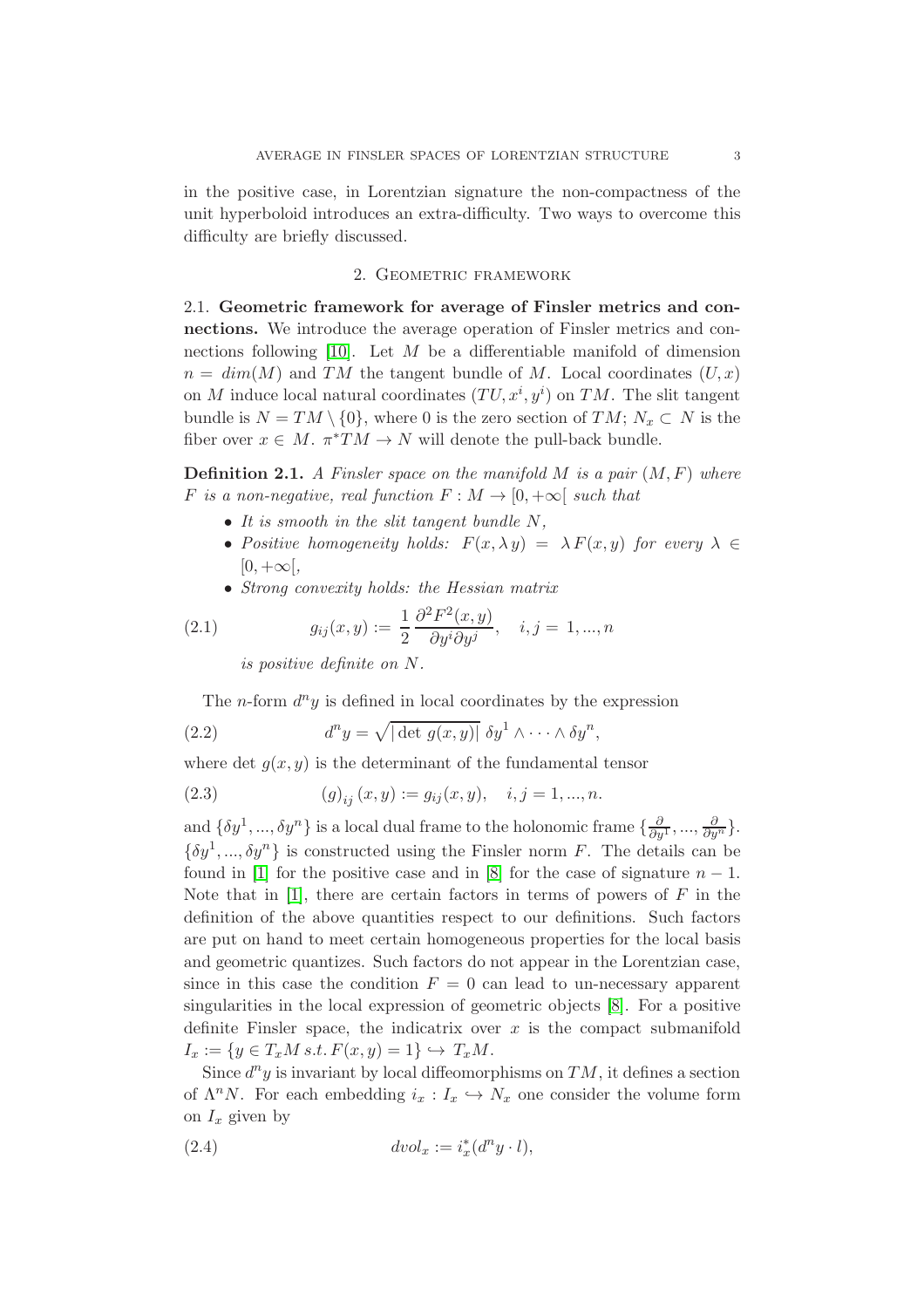where  $l = y^i \frac{\partial}{\partial y^i}$  and  $d^n y \cdot l$  is the corresponding contraction;  $i_x^*$  is the pull-back on  $T^*N_x$ . Then the volume function  $vol(I_x)$  is defined by the expression

(2.5) 
$$
vol: M \to \mathbb{R}^+, \quad x \mapsto vol(I_x) = \int_{I_x} |\psi|^2(x, y) \, dvol_x,
$$

where the weight factor  $|\psi|^2: TM \setminus \{0\} \to \mathbb{R}^+$  is an homogenous of degree zero in y, positive, smooth function on the tangent bundle. Let  $\pi_{\mathcal{I}} : \mathcal{I} \to M$ be the indicatrix bundle over M, where each fiber  $\pi^{-1}_1(x) = I_x$ . The average of a function  $f \in \mathcal{F}(\mathcal{I})$  is defined by the expression

$$
\langle f \rangle_{\psi}(x) := \frac{1}{vol(I_x)} \int_{I_x} |\psi|^2(x, y) f(x, y) dvol_x.
$$

Given the Finsler space  $(M, F)$ , let us consider the matrix with components

<span id="page-3-1"></span>(2.6) 
$$
h_{ij}(\psi, x) := \langle g_{ij}(x, y) \rangle_{\psi}, \quad i, j = 1, ..., n,
$$

for each point  $x \in M$ .

**Proposition 2.2.** Let  $(M, F)$  be a Finsler space. Then  $\{h_{ij}(\psi, x)\}_{i,j=1}^n$  are the components of a Riemannian metric

<span id="page-3-0"></span>(2.7) 
$$
h_{\psi}(x) = h_{ij}(\psi, x) dx^{i} \otimes dx^{j}, \quad i, j = 1, ..., n.
$$

The proof of this result can be found in [\[10\]](#page-10-1). This is the fundamental result on which the notion average Finsler metric is built on and that we will generalize to certain metric structures with signature  $n-1$ , although the methodology of the positive case cannot be transferred directly to the Lorentzian signature case.

An analogous construction can be applied to the connections determined by a Finsler structure, for instance, the Chern's connection, the Cartan's connection and other geometric objects. The details of these constructions can be found in [\[10\]](#page-10-1). We collect here the result that will be considered for generalization to the Lorentzian case. Let  $\pi^*TM \to M$  be the pullback vector bundle of  $\pi_N : N \to M$  and  $u \in N_x$ . Also, let us remind the reader that it is possible to define a non-linear connection on N from the Finsler metric. Given such non-linear connection,  $h_x : T_xM \to T_uN$  is the horizontal lift map [\[10\]](#page-10-1). Then we have the following

**Theorem 2.3.** Let  $\nabla$  be a linear connection of the vector bundle  $\pi^*TM \rightarrow$ N. Then there is defined an affine connection on M determined by the covariant derivative of each section  $Y \in \Gamma TM$  along each direction  $X \in$  $T_xM,$ 

<span id="page-3-2"></span>(2.8) 
$$
\langle \nabla \rangle_X Y := \langle \pi_2 |_u \nabla_{h_u(X)} \pi_v^* Y \rangle, \ v \in TU_x \setminus \{0\},
$$

for each  $X \in T_xM$  and  $Y \in \Gamma TM$ , where  $U_x$  is an open neighborhood of  $x \in M$ .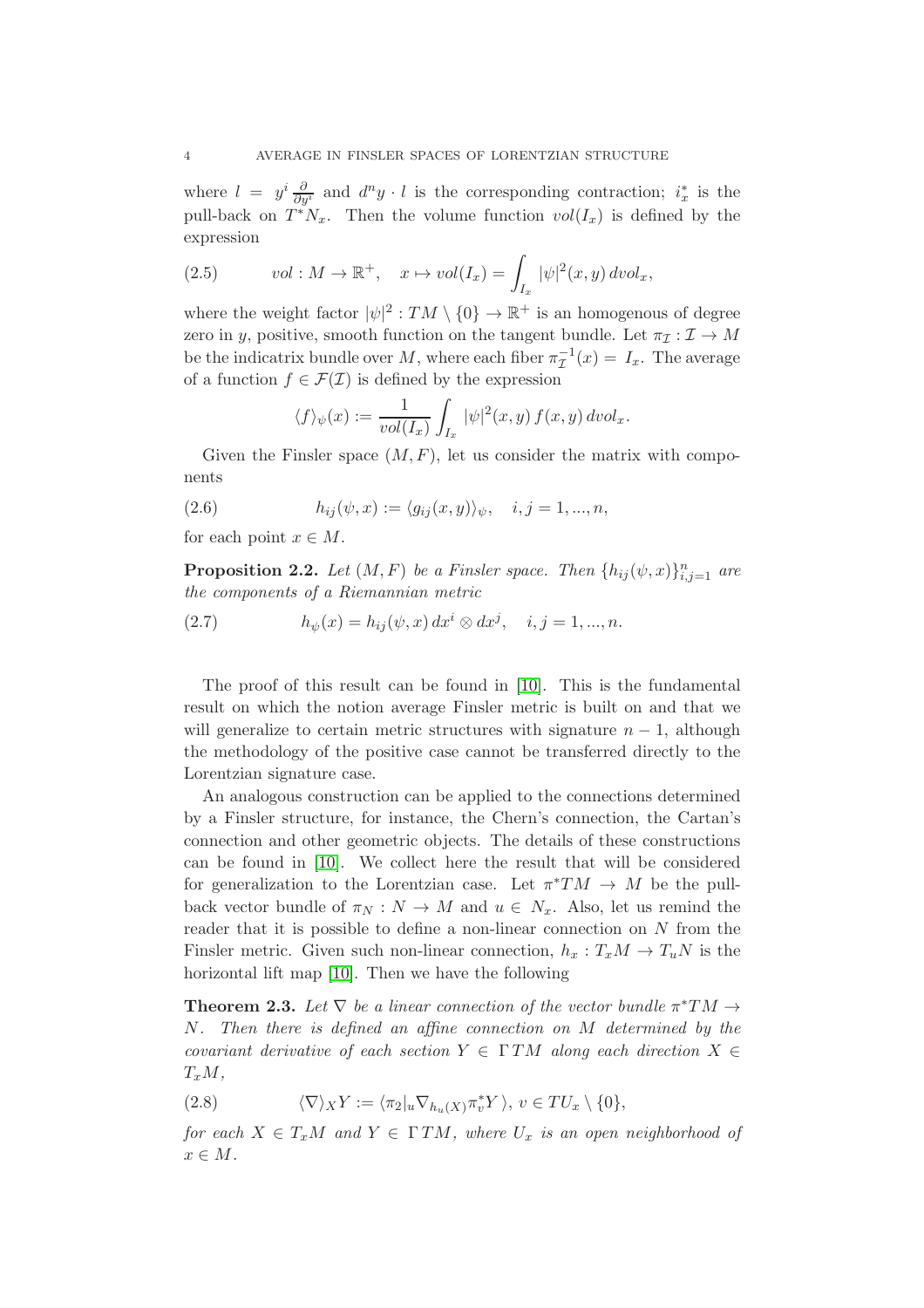This theorem defines the averaged Chern connection. In adequate local frames, the connection coefficients of the averaged connection are the average of the connection coefficients of the Chern connection.

2.2. Geometric framework for Finsler spaces with Lorentzian signature. Following J. Beem formalism [\[2\]](#page-9-3) but using the notation from [\[8\]](#page-10-4), we introduce the basic notation and fundamental notions of Finsler spaces with Lorentzian signature theory. As we mentioned before, we formulate the theory for *n*-dimensional manifolds. Thus we start with the following

**Definition 2.4.** A Finsler spaces with Lorentzian signature is a pair  $(M, L)$ where

- (1) M is an n-dimensional real, second countable, Hausdorff  $C^{\infty}$ -manifold.
- (2)  $L: N \longrightarrow R$  is a real smooth function such that
	- (a)  $L(x, \cdot)$  is positive homogeneous of degree two in the variable y,

(2.9) 
$$
L(x, ky) = k^2 L(x, y), \quad \forall k \in ]0, +\infty[,
$$

(b) The vertical Hessian

(2.10) 
$$
g_{ij}(x,y) = \frac{\partial^2 L(x,y)}{\partial y^i \partial y^j}
$$

is non-degenerate and with signature  $n-1$  for all  $(x, y) \in N$ .

Direct consequences of this definition and Euler's theorem for positive homogeneous functions are the following relations,

(2.11)  
\n
$$
\frac{\partial L(x,y)}{\partial y^k} y^k = 2 L(x,y), \quad \frac{\partial L(x,y)}{\partial y^i} = g_{ij}(x,y)y^j, \quad L(x,y) = \frac{1}{2} g_{ij}(x,y)y^i y^j.
$$

Furthermore, the function  $L$  determines an homogeneous of degree one function F by the relation  $F := L^{1/2}$ . One main difference with the positive definite Finsler case is that the function  $F$  is not real valued in the whole TM.

Given a Finsler spaces with Lorentzian signature  $(M, L)$ , a vector field  $X \in \Gamma TM$  is timelike if  $L(x, X(x)) < 0$  for every point  $x \in M$  and a curve  $\lambda : I \longrightarrow M$  is timelike if the tangent vector field is timelike in the sense that  $L(\lambda(s), \lambda(s)) < 0$ . A vector field  $X \in \Gamma TN$  is lightlike if  $L(x, X(x)) = 0$ for every point  $x \in M$  and a curve is lightlike if its tangent vector field is lightlike. Similar notions are for spacelike. A curve is causal if either it is timelike and has constant speed  $g_{\lambda}(\dot{\lambda}, \dot{\lambda}) := L(\lambda, \dot{\lambda}) = g_{ij}(\dot{\lambda}, T) \dot{\lambda}^i \dot{\lambda}^j$  or if it is lightlike. There is a class sub-manifolds, one on each tangent space, that play a significant role in the theory. The unit hyperboloid at  $x \in M$  is defined by

$$
\Sigma_x := \{ y \in T_x M \, st. \, L(x, y) = -1 \}.
$$

 $\Sigma_x$  is a co-dimension 1 sub-manifold of  $N_x$ .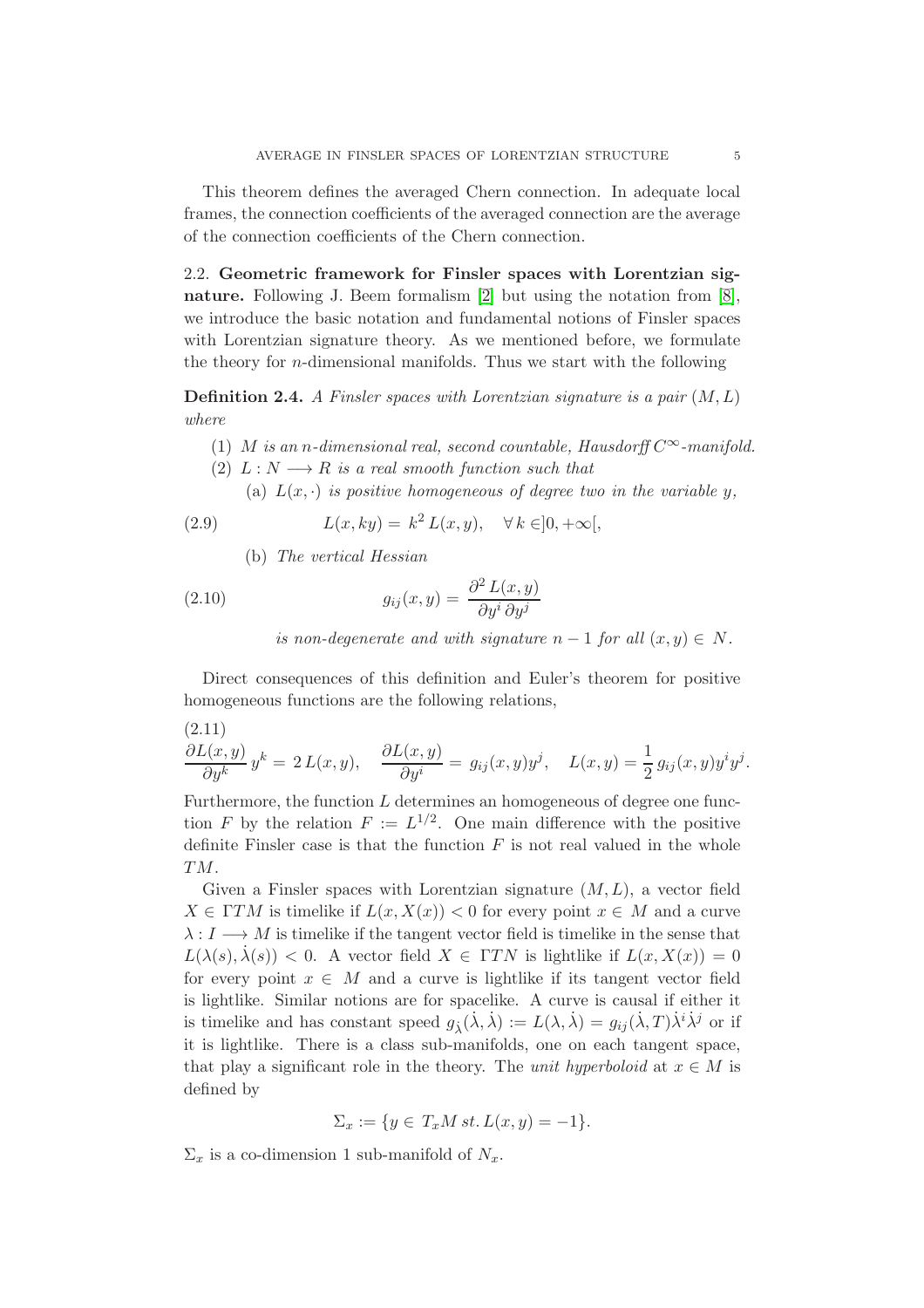The Cartan tensor is defined here as a tensor field of components

(2.12) 
$$
C_{ijk} := \frac{1}{2} \frac{\partial g_{ij}}{\partial y^k}, \quad i, j, k = 1, ..., n,
$$

slightly different than in the way it is formulated in positive definite Finsler geometry  $[1, 4]$ . As mentioned before, we do not use factors of F to make the Cartan tensor homogeneous of degree zero. However, the fundamental tensor  $g$  is still of 0-homogeneity in y-variables. Therefore, by Euler's theorem

(2.13) 
$$
C_{(x,y)}(y,\cdot,\cdot) = \frac{1}{2}y^k \frac{\partial g_{ij}}{\partial y^k} = 0.
$$

Chern connection for Finsler spaces with Lorentzian signature is defined in similar terms as in the case of positive definite Finsler spaces. We introduce here the connection following the index-free formulation that can be found in [\[8\]](#page-10-4),

**Proposition 2.5.** Let  $h(X)$  and  $v(X)$  be the horizontal and vertical lifts of  $X \in \Gamma TM$  to TN, and  $\pi^*g$  the pull back-metric. The Chern connection is characterized by

(1) The almost g-compatibility metric condition is equivalent to

(2.14) 
$$
\nabla_{v(\hat{X})} \pi^* g = 2C(\hat{X}, \cdot, \cdot), \quad \nabla_{h(X)} \pi^* g = 0, \quad \hat{X} \in \Gamma TN.
$$

- (2) The torsion-free condition:
	- (a) Null vertical covariant derivative of sections of  $\pi^*TM$ :

$$
\nabla_{V(X)} \pi^* Y = 0,
$$

for any vertical component  $V(X)$  of X.

(b) Let us consider  $X, Y \in TM$  and their horizontal lifts  $h(X)$  and  $h(Y)$ . Then

(2.16) 
$$
\nabla_{h(X)} \pi^* Y - \nabla_{h(Y)} \pi^* X - \pi^* ([X, Y]) = 0.
$$

The connection coefficients  $\Gamma^i_{jk}(x, y)$  of the Chern connection are constructed in terms of the fundamental tensor components and the Cartan tensor components. The detail of how they are constructed in the setting of Finsler spacetimes can be found in detail in [\[8\]](#page-10-4).

## 3. Definition of the average of the metric tensor for Finsler spaces with Lorentzian signature

The direct extension to Lorentzian signature of the average metric tensor for positive definite Finsler metrics by means of [\(2.7\)](#page-3-0) is not a good strategy, because the average of the components  $\langle g_{ij}(x, y) \rangle_{\psi}$  does not provide a welldefined, non-singular metric tensor. Instead, the procedure that we follow for the generalization requires of three steps and is the following.

1. Let us assume that M is endowed with a vector field  $\mathcal{X} \in \Gamma TM$  such that

<span id="page-5-0"></span>(3.1) 
$$
g_{(x,y)}(\mathcal{X},\mathcal{X}) < 0, \quad \forall (x,y) \in TM.
$$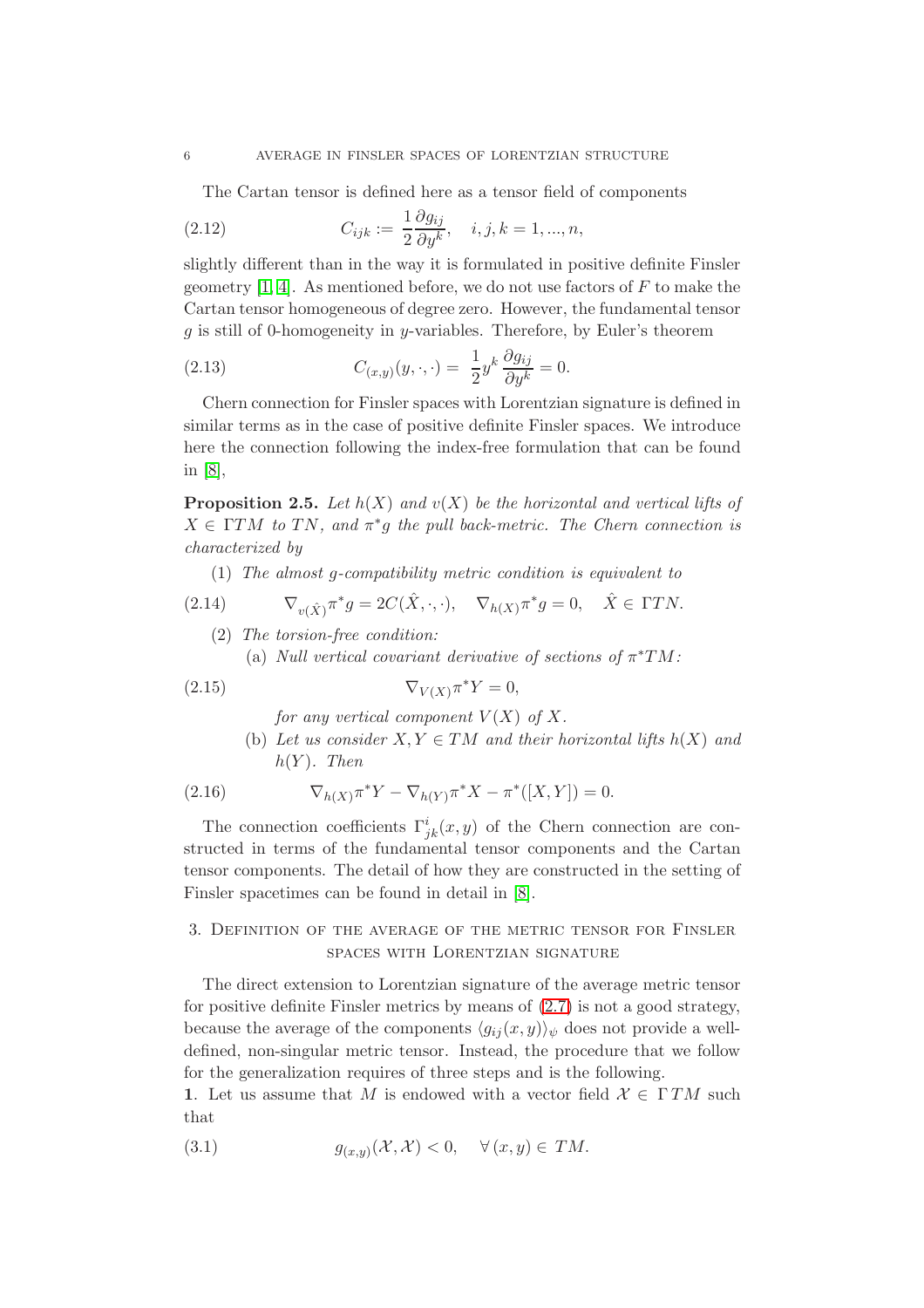This is a stronger condition than the requirement of existence of a timelike vector field in the Finslerian sense, namely,

<span id="page-6-3"></span>(3.2) 
$$
L(x, \mathcal{T}(x)) = g_{(x, \mathcal{T}(x))}(\mathcal{T}(x), \mathcal{T}(x)) < 0.
$$

Given the vector field  $\mathcal X$  such that [\(3.1\)](#page-5-0) holds good, for the fundamental tensor  $g_{ij}(x, y)$  we define

<span id="page-6-2"></span>(3.3) 
$$
\tilde{g}_{(x,y)}(Y,Z) := g_{(x,y)}(Y,Z) - 2 \frac{g_{(x,y)}(\mathcal{X}, Y) g_{(x,y)}(\mathcal{X}, Z)}{g_{(x,y)}(\mathcal{X}, \mathcal{X})}.
$$

This is a generalization of the inverse transformation which associates to a given Riemannian structure, which always can be found for paracompact manifolds, a metric with Lorentzian signature [11]. Elementary algebraic manipulations leads to the expression

$$
g_{(x,y)}(\mathcal{X},\mathcal{X})\tilde{g}_{(x,y)}(Y,Z) = g_{(x,y)}(\mathcal{X},\mathcal{X})g_{(x,y)}(Y,Z)
$$

$$
- 2g_{(x,y)}(\mathcal{X},Y)g_{(x,y)}(\mathcal{X},Z).
$$

In the case  $\mathcal{X} = Y = Z$ , it leads to the relation

<span id="page-6-0"></span>
$$
(3.4) \quad g_{(x,y)}(\mathcal{X},\mathcal{X})\,\tilde{g}_{(x,y)}(\mathcal{X},\mathcal{X}) = -\big(g_{(x,y)}(\mathcal{X},\mathcal{X})\big)^2 < 0, \quad \forall \,(x,y) \in TM.
$$

Therefore, the sign of  $g_{(x,y)}(\mathcal{X},\mathcal{X})$  and the sign of  $\tilde{g}_{(x,y)}(\mathcal{X},\mathcal{X})$  are opposite. On the other hand, for an orthonormal  $Y(u)$  to  $\mathcal{X}(u)$ , then we have from the expression of  $\tilde{g}$  that

<span id="page-6-1"></span>(3.5) 
$$
\tilde{g}_{(x,y)}(Y,Z) := g_{(x,y)}(Y,Z).
$$

Hence if Y, Z take values in an orthogonal basis for the bilinear form  $g_{(x,y)}$ , the same will be true for  $\tilde{g}_{(x,y)}$ .

The relations [\(3.4\)](#page-6-0) and [\(3.5\)](#page-6-1) imply that  $\tilde{g}_{(x,y)}$  has positive signature, for each  $u = (x, y)$ . Note that, although  $\tilde{q}$  is not the fundamental tensor of a positive definite Finsler space, but it is the fundamental tensor determining a Lagrange space [\[13\]](#page-10-5).

2. It is remarkable that the averaging method can also be applied to positive definite Lagrange spaces, since the proposition [2.2](#page-3-0) and the formula [\(2.6\)](#page-3-1) applies directly to the fundamental 0-homogenous tensor  $g_{ij}(x, y)$ , which is the fundamental object of a Lagrange space. We apply the averaging operation with the weight function  $\psi = 1$ . Then we have the following

**Proposition 3.1.** Let  $(M, \tilde{g})$  be the Lagrange space given by the expression  $(3.3)$  and a vector field X such that the condition  $(3.1)$  holds good. Then the components  $\langle \tilde{g}_{ij} \rangle$  determine a Riemannian metric  $\langle \tilde{g} \rangle$  on M.

3. We can define now a metric with signature  $n-1$  defined over M from the Riemannian metric  $\langle \tilde{g} \rangle$ . We need to assume that there is a nonzero everywhere vector field  $V \in \Gamma TM$ , but we can assume that such a V is indeed the vector field  $\mathcal X$  introduced in adopting the condition [\(3.1\)](#page-5-0). Therefore, we have the following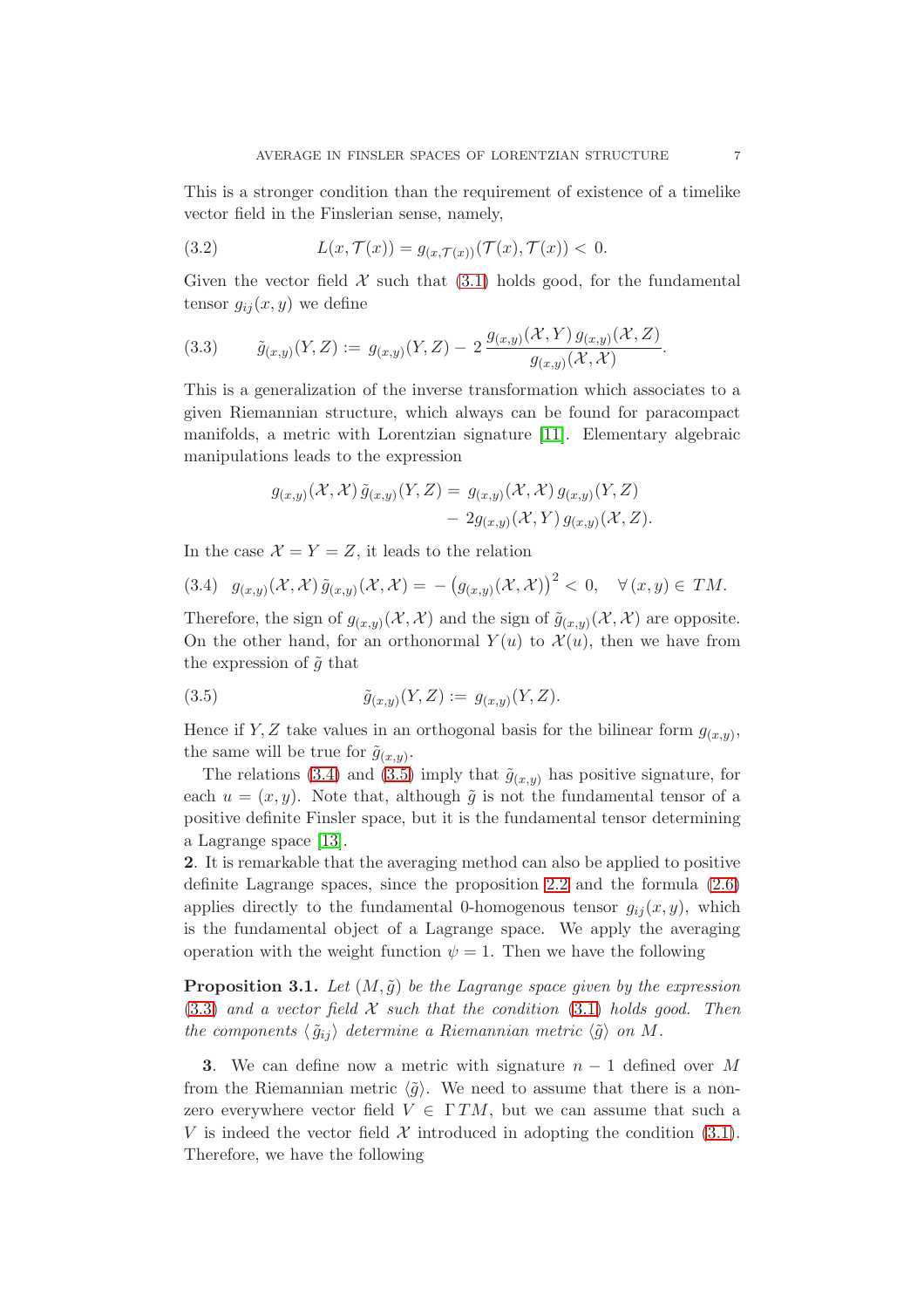**Proposition 3.2.** Let  $(M, L)$  be a Finsler spaces with Lorentzian signature, X a vector field such that condition [\(3.1\)](#page-5-0) holds good. Then the metric  $\langle \tilde{q} \rangle$ determined by the components whose expression is

<span id="page-7-0"></span>
$$
(3.6) \qquad \widetilde{\langle \tilde{g} \rangle}(Y,Z) := \langle \tilde{g} \rangle_{(x,y)}(Y,Z) - 2 \frac{\langle \tilde{g} \rangle_{(x,y)}(\mathcal{X},Y) \langle \tilde{g} \rangle_{(x,y)}(\mathcal{X},Z)}{\langle \tilde{g} \rangle_x(\mathcal{X},\mathcal{X})}
$$

is a Lorentzian metric on M.

This result suggests our definition of average Finsler spaces with Lorentzian signature,

**Definition 3.3.** Given a Finsler spaces with Lorentzian signature  $(M, L)$ and a vector field  $\mathcal X$  as in [\(3.1\)](#page-5-0), the average Finsler spaces with Lorentzian signature metric  $\langle \tilde{q} \rangle$  is given by the expression [\(3.6\)](#page-7-0).

It is direct that when the initial spacetime is Lorentzian  $(g$  is defined over M), then  $\mathcal X$  as in [\(3.1\)](#page-5-0) exists when the spacetime is time ordered [\[8\]](#page-10-4). Indeed, one has in the Lorentzian case that  $\langle \tilde{g} \rangle = \tilde{\tilde{g}} = g$ .

3.1. Interpretation of the average Finsler spaces with Lorentzian signature structure. We would like to remark that the condition [\(3.1\)](#page-5-0) is much stronger than the usual time orientation condition [\(3.2\)](#page-6-3). One can heuristically justify the condition [\(3.1\)](#page-5-0) if we think the Finsler spaces with Lorentzian signature structure  $(M, L)$  as a small deformation from a time orientable Lorentzian structure. If  $\mathcal X$  is the time orientation of the structure, then  $L(x, \mathcal{X}(x)) = g_{(x, \mathcal{X}(x))}(\mathcal{X}(x), \mathcal{X}(x)) < 0$ . Since  $g(x, y)$  is homogeneous of degree zero in y-variable, it lives in sphere bundle SM, where each projective sphere is defined as the aggregate of equivalence classes

$$
S_x M : \{ [y] = \{ y = \lambda y_0, \, \lambda \in \mathbb{R}^+, \, y_0 \in N_x \}.
$$

Each sphere  $S_xM$  is compact. Hence, if for each  $x \in M$  the condition  $L(x, \mathcal{X}(x))$  < 0 holds, then for small Finslerian perturbations of Lorentzian metrics the condition  $g_{(x,y)}(\mathcal{X}(x), \mathcal{X}(x)) < 0$  with  $y \in N$  is also to be expected. By accepting the condition [\(3.1\)](#page-5-0) we are accepting that  $g_{(x,y)}$  and the Lorentzian metric  $g_{(x,\mathcal{X}(x))}$  do not differ too much.

A fundamental difference of the average Finsler structures with Lorentzian signature structure respect to the analogous operation for Finsler metrics with positive signature is that in the Lorentzian case,  $\tilde{q}$  depends on the timelike vector field  $\mathcal{X} \in \Gamma TM$  and on the timelike vector field V defining the metric  $\langle \tilde{q} \rangle$ , although in our construction we have taken  $V = \mathcal{X} \in \Gamma TM$ . This makes the metric  $\langle \tilde{q} \rangle$  to depend on the vector field X.

### 4. On the average connection

Let  $(M, F)$  be a positive definite Finsler space. As it has been discussed in [\[10\]](#page-10-1), there is defined the Chern connection  $\nabla$  and its average connection  $\langle \nabla \rangle$ as defined by Theorem [2.3.](#page-3-2) It can be shown that the average connection  $\langle \nabla \rangle$ is an affine connection on  $M$  [\[10\]](#page-10-1). The construction of the average Chern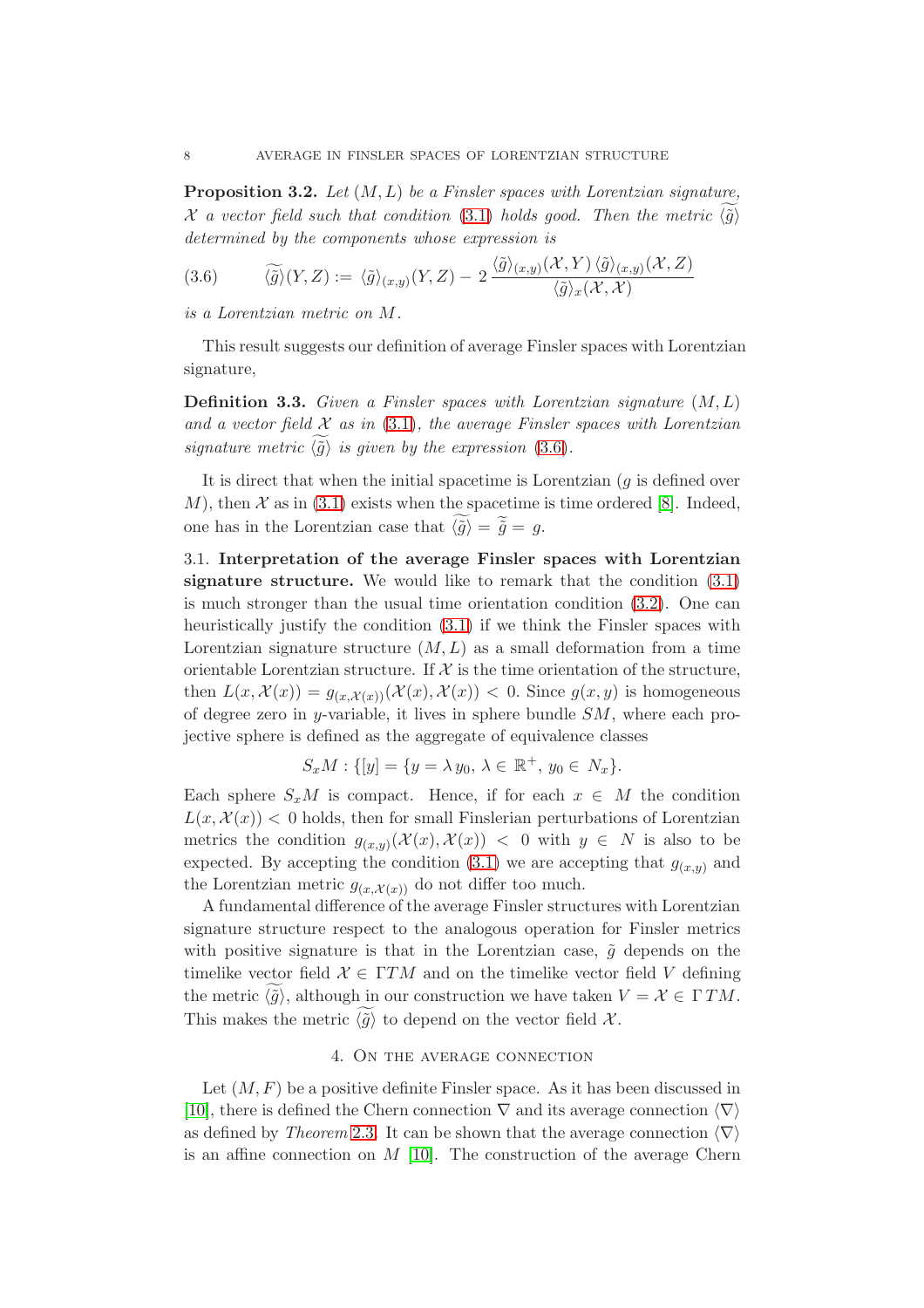connection can be extended to the case of Finsler spaces with Lorentzian signature  $n - 1$ . Applying the same procedure as in the case of positive definite Finsler space, after implementing the adequate changes in the measure used in the averaging method when passing from positive definite to signature  $n-1$ , the connection coefficients in a particular holonomic basis for  $T_xM$  for the average metric are given by the expression

<span id="page-8-0"></span>(4.1) 
$$
\langle \Gamma^i_{jk} \rangle_{\psi}(x) := \frac{1}{vol(I_x)} \int_{\Sigma_x} |\psi|^2(x, y) \Gamma^i_{jk}(x, y) \, dvol_x,
$$

where the connection coefficients  $\Gamma^i_{jk}(x, y)$  are the connection coefficients of the Chern connection.

The submanifold  $\Sigma_x \subset N_x$  is non-compact. Therefore, in order to ensure the convergence of the integral, the measure  $|\psi|^2(x, y)$  must converge in the limit y-coordinates going to infinity conveniently. In general, it is a difficult task to find an universal measure  $|\psi|^2$  with such characteristics. Hence we need to assume that  $\psi$  depends on the particular details of the given function L.

Another possible rout to avoid the problems on the non-compactness of the integration domain  $\Sigma_x$  is to define the averaging operation of metrics as an integral operation on a subset of the projective sphere bundle  $S_xM$ . Since  $S_xM$  is compact, there is no need of an special convergence property for the measure. Therefore, we can take  $|\psi(x, y)| = 1$ . On each projective sphere bundle  $S_xM$  there is defined an induced volume form  $dvol'_x$  determined by the volume form  $dvol_x$  defined on  $N_x$ . Let us consider the canonical projection  $p: N_x \to S_xM$  and let us note the relation  $\dim(N_x) = \dim(S_xM) - 1$ . Then  $dvol'_x$  is defined as the unique volume form on  $S_xM$  such that the pull-back  $p^*dvol'_x$  is equal to the contraction  $l_x \lrcorner dvol_x$ , where  $l_x = y^k \frac{\partial}{\partial y^k} |_x$ . Then one can define the following average

<span id="page-8-1"></span>(4.2) 
$$
\langle \Gamma^i_{jk} \rangle(x) := \frac{1}{vol(I_x)} \int_{S_x M} \Gamma^i_{jk}(x, y) \, dvol'_x.
$$

Example 4.1. Of particular interest are Finsler spaces with Lorentzian signature where the connection coefficients of the Chern connection do not depend upon the y-variable. Examples of such spacetimes are Berwald type spacetimes [9]. Fixed a normal coordinate system on TM, let us consider the following sub-manifold of  $T_xM$ ,

$$
P_x(r) = \{ y \in T_x M \, s.t. \, |y^1| \le r \}.
$$

The integral operation is the regularized integral [\(4.1\)](#page-8-0),

$$
\langle \Gamma^i_{jk} \rangle_{\psi_r}(x) := \frac{1}{vol(P_x(r))} \int_{P_x(r)} |\psi|^2(x, y) \Gamma^i_{jk}(x) dv \, dx = \Gamma^i_{jk}(x),
$$

where

$$
vol(P_x(r)) = \int_{P_x(r)} |\psi|^2(x, y) dvol_x.
$$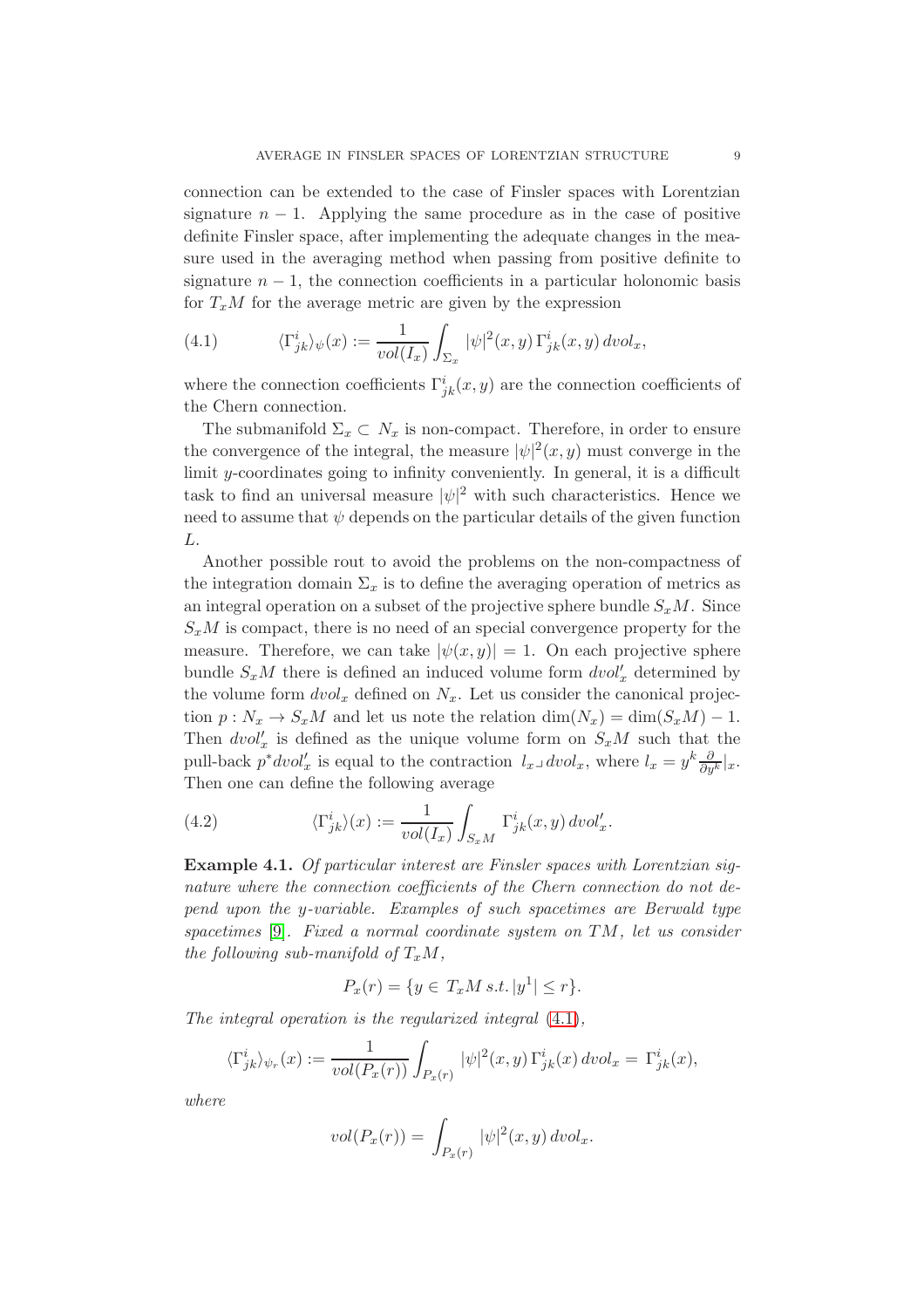In the limit  $r \to \infty$  the relation

$$
\langle \Gamma^{i}_{jk} \rangle_{\psi_r}(x) \to \langle \Gamma^{i}_{jk} \rangle_{\psi}(x), \quad i, j, k = 1, ..., n
$$

holds good, showing that the limit  $r \to +\infty$  in the integral operation is well defined and equal to  $\Gamma^i_{jk}(x)$ .

It is easy to see that, as in the positive definite case, the torsion of the averaged Chern connection given by either the connection coefficients [\(4.1\)](#page-8-0) or by [\(4.2\)](#page-8-1), is zero, However, in general the averaged Chern connection is not the Levi-Civita connection of the average metric  $\langle \tilde{q} \rangle$ , even when the Finsler spaces with Lorentzian signature is of Berwald type.

### 5. Conclusion and outlook

We have shown how to extend the averaging operations of metrics and connections from positive definite Finsler structures to certain Finsler structures with signature  $n - 1$ . In the case of the metric structure, the main requirement added for the construction to work is the existence of a vector field  $\mathcal X$  such that the condition [\(3.1\)](#page-5-0) is fulfilled. This condition has heuristically motivated. However, the problem of defining a natural average operation in the general case, remains still an open problem.

We have also discussed the problem of averaging the Chern connection in the setting of metrics with signature  $n-1$ . In this case, the procedure does not need the existence or not of the vector field  $\mathcal X$  constrained by [\(3.1\)](#page-5-0). This problem admits a general solution following the methodology described in this paper, except for some issues of convergence due to the non-compactness of the integration domain  $\Sigma_x$ .

Since the procedures for averaging the metric and the connection are rather different, one should not expect a direct translation of the fundamental characterization of Berwald spaces as given in [\[7\]](#page-10-6), namely, that a space is of Berwald type iff the averaged Chern connection is the Levi-Civita connection of the average metric. It is an interesting problem, due to the relevance of Berwald spacetimes for physics, to know if there is a definition of the average connection in for signature  $n-1$  such that the characterization given in [\[7\]](#page-10-6) still holds.

#### **REFERENCES**

- <span id="page-9-2"></span>[1] D. Bao, S. S. Chern and Z. Shen, An Introduction to Riemann-Finsler Geometry, Graduate Texts in Mathematics 200, Springer-Verlag (2000).
- <span id="page-9-3"></span>[2] J. K. Beem, Indefinite Finsler Spaces and Timelike Spaces, Canad. J. Math. 22, 1035 (1970).
- <span id="page-9-0"></span>[3] L. Berwald, Untersuchung der Krümmung allgemeiner metrischer Räume auf Grund in der ihnen herrschenden Parrallelismus, Math. Zeitschrift 25, 40 (1926).
- <span id="page-9-1"></span>[4] Élie Cartan, Exposés de géométrie. II Les espaces de Finsler, Hermann, Paris (1971).
- [5] S. S. Chern, Local equivalence and Euclidean connections in Finsler spaces, Sci. Rep. Nat- Tsing Hua Uni. Ser. A 5, 95 (1948).